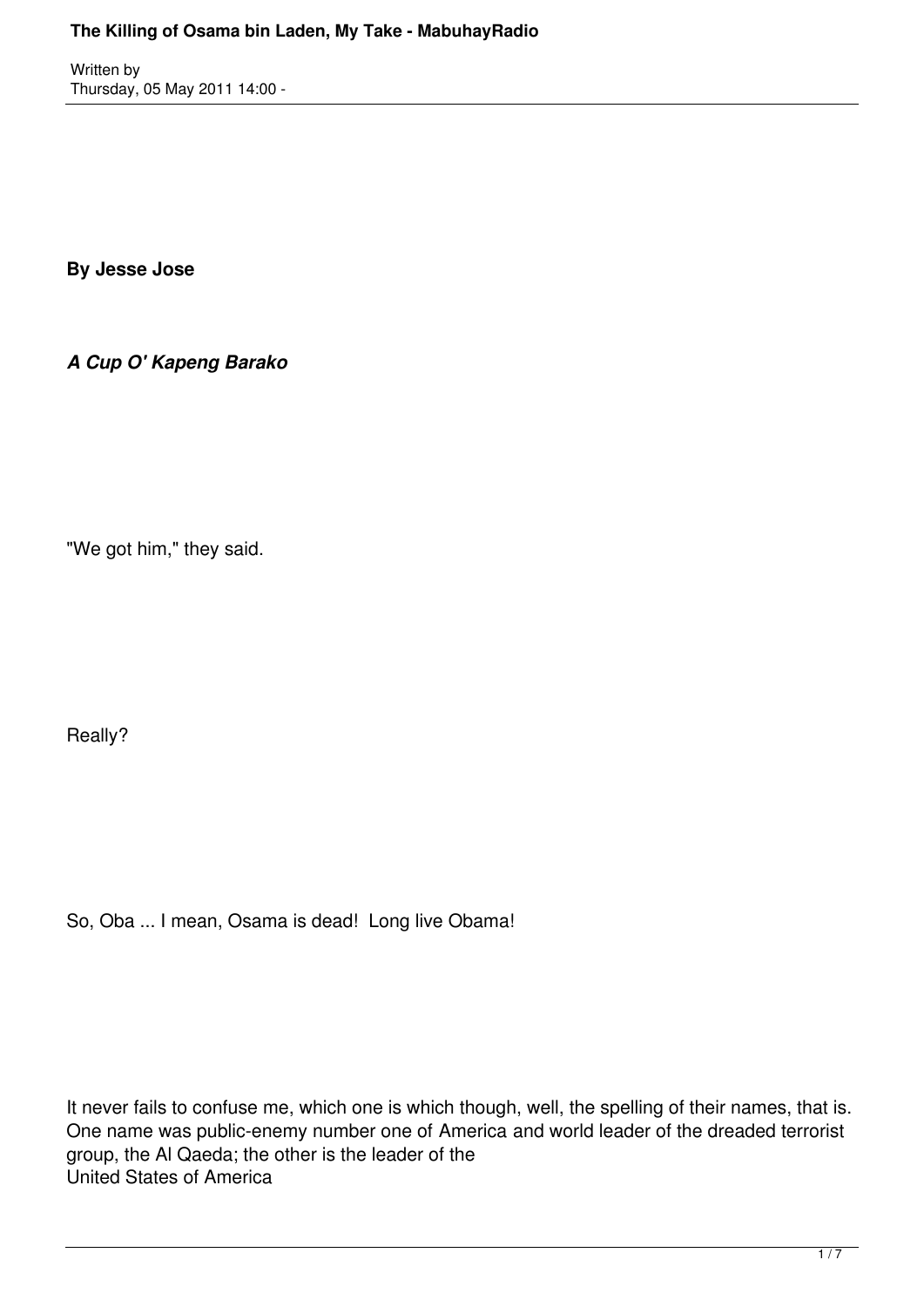## **The Killing of Osama bin Laden, My Take - MabuhayRadio**

Written by Thursday, 05 May 2011 14:00 -

, the most-powerful country in this world.

I must try to remember that the only difference in their names are the letters "S" and "B." One has the initial BHO, as in Barack Hussein Obama, and the other is OBL, as in Osama bin Laden, the leader of the most dreaded terrorist group of this world. And, "Obama" is a last name, while "Osama" is a first name.

But Osama is gone *na.* So, I won't have that problem *na.*

Yeah, they got him. The one whose initial is OBL, that is. After a decade-long of hunting him down, and spending \$20-billion, yeah, FINALLY, they got him. A Navy SEAL, point blank, blew his face away.

I was in the Navy, as y'all know. We, Navy men, are a tough bunch, I tell ya. A team of this brave buddies of mine, known as SEAL Team Six, flew in in a couple of Black Hawk helicopters, raided this fortress-like three- story house, where Osama was holed out, quickly killed his two bodyguards and one of Osama's sons, raced upstairs to one of the bedrooms where Osama was sleeping with one of his wives ...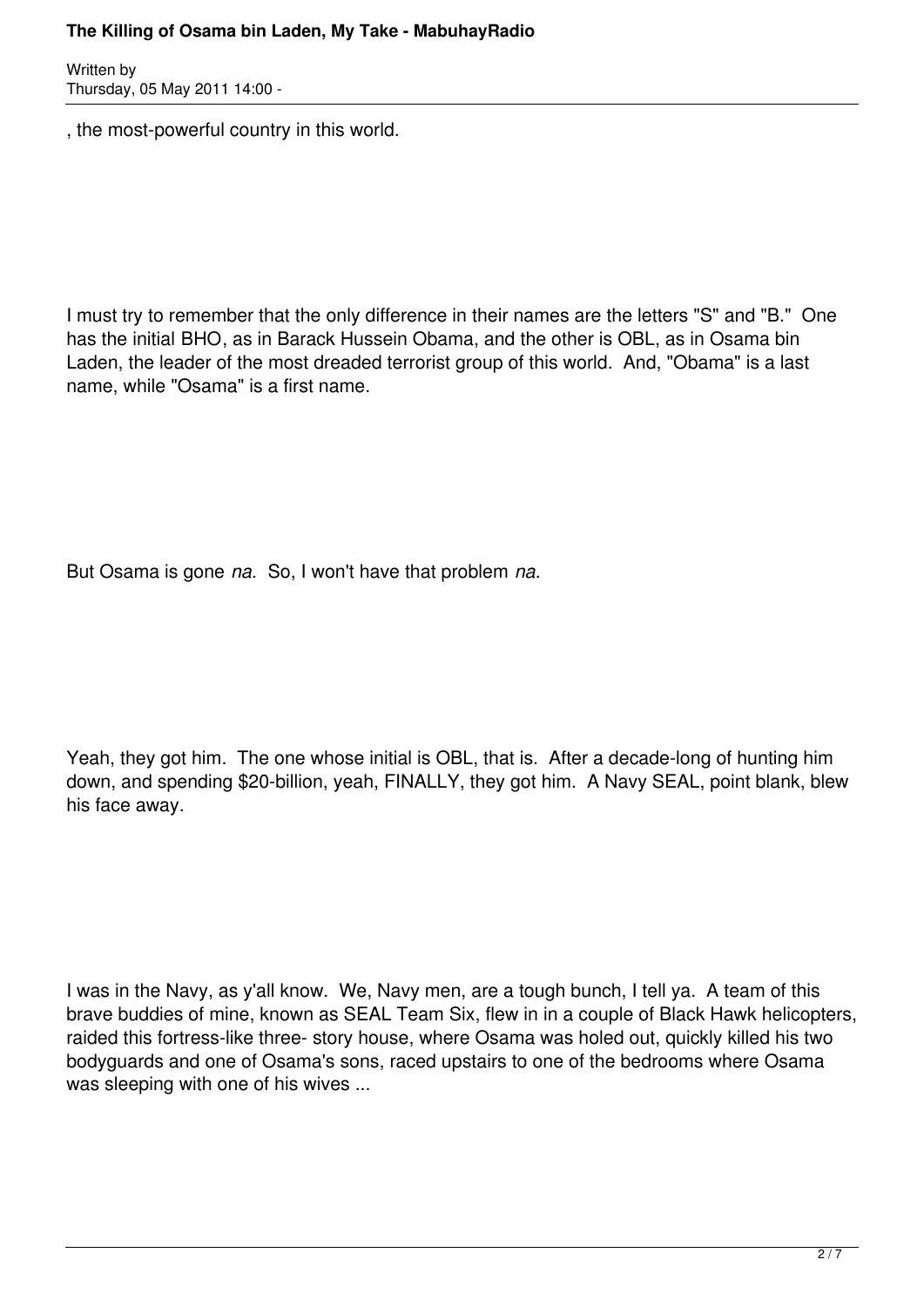Written by Thursday, 05 May 2011 14:00 -

And this Navy SEAL who got there first, well, just simply blew him away. As simple as that. As easy as that. Dead on the spot.

And this house where Osama was holed out and shot -- check this out -- was in this little quiet town, called Abbottabad, in Pakistan, where Pakistan's elite military academy and two regiments of Pakistani soldiers were based. Can you imagine that? And from what I understand, and the contract of the contract of the contract of the contract of the contract of the contract of the contract of the contract of the contract of the contract of the contract of the contract of the contract o a year to Pakistan for their efforts *kuno* in fighting global terrorism. But there he was, the leader of it all, on Pakistan soil, killed in a

house, where two regiments of Pakistani soldiers and its military academy were just a stone throw away, from this house. Unbelievable!

I tell ya, these Muslims, they do stick together, cover up for each other, like "*kapamilyas."*

**THE LYING WHITE HOUSE STAFFI OF BHO:** When news of Osama's killing first came about, Obama's terrorism expert, John Brennan, said to the media that when the Navy SEALS found Osama in his bedroom, the Al Qaeda leader "cowered behind his wife" and "used his wife as a shield" before being shot in the exchange of gunfire.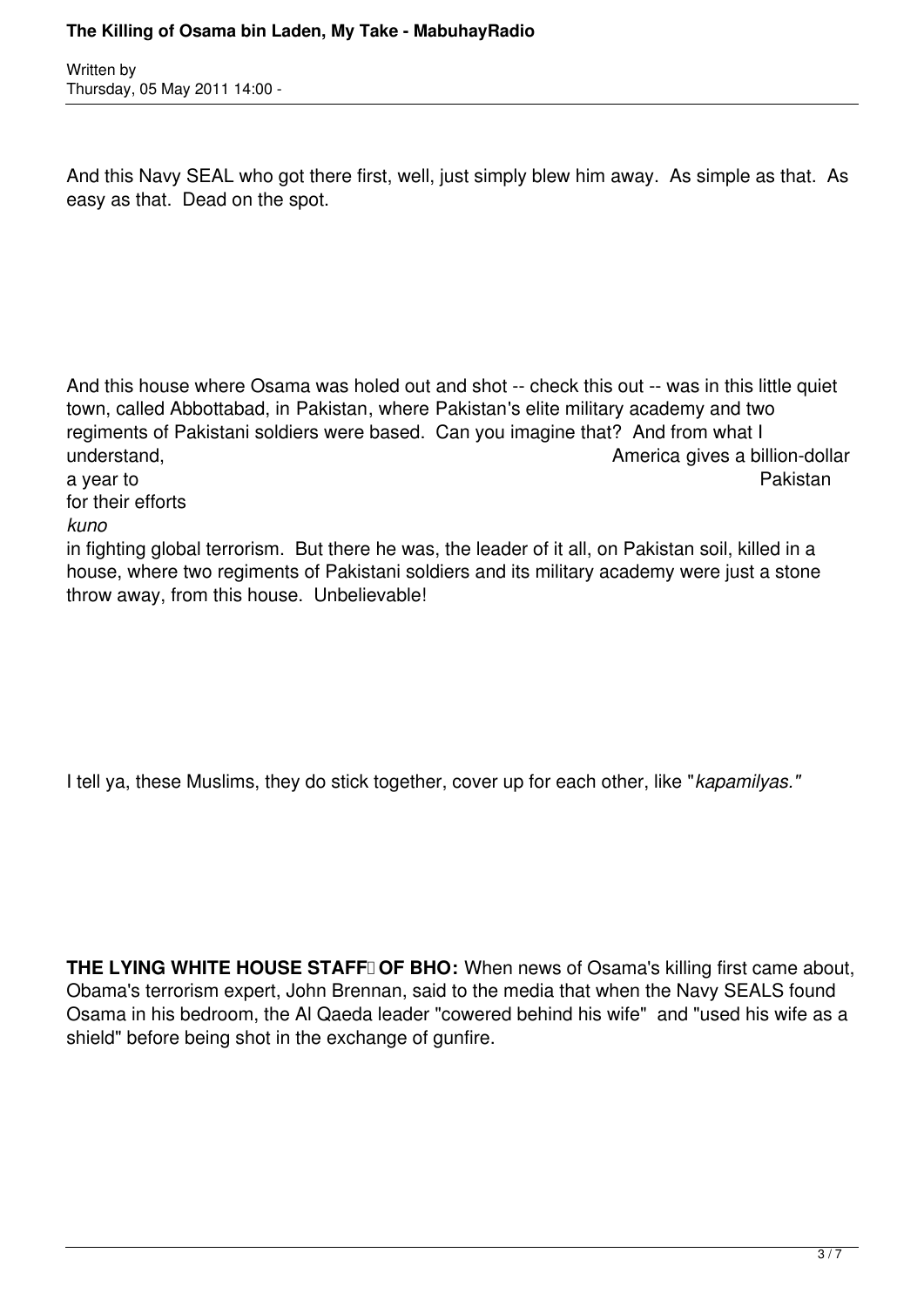## **The Killing of Osama bin Laden, My Take - MabuhayRadio**

Written by Thursday, 05 May 2011 14:00 -

What Brennan said was an outright lie.

Osama bin Laden was neither armed nor he cowered behind his wife, nor did he use this wife as a human shield. I don't profess any love for Osama, but hey, I don't think he was a coward. Before he became a household word as the much-hated *numero uno* global terrorist, he was a brave warrior/mujahideen, who fiercely fought on the side of

America

, when the Russians invaded

**Afghanistan** 

. But then as that old-butchered cliche goes: "In war, there are no permanent allies, only temporary friends."

This untruthful remarks of Mr. Brennan led Republican Congressman Mike Rogers of Michigan, chairman of the House Intelligence Committee, to chide BHO and said, "I think we can get into trouble if people try to misuse this for political or propaganda gains. I don't think that's going to be helpful at the end of the day ..."

What actually happened said White House Spokesman Jay Carney was that Bin Laden's wife "rushed" the Navy SEALS and was shot in the leg, but not killed. And that Bin Laden was "NOT armed."

Also, as my son, Jonathan, remarked, while we were all watching this news unfold on TV: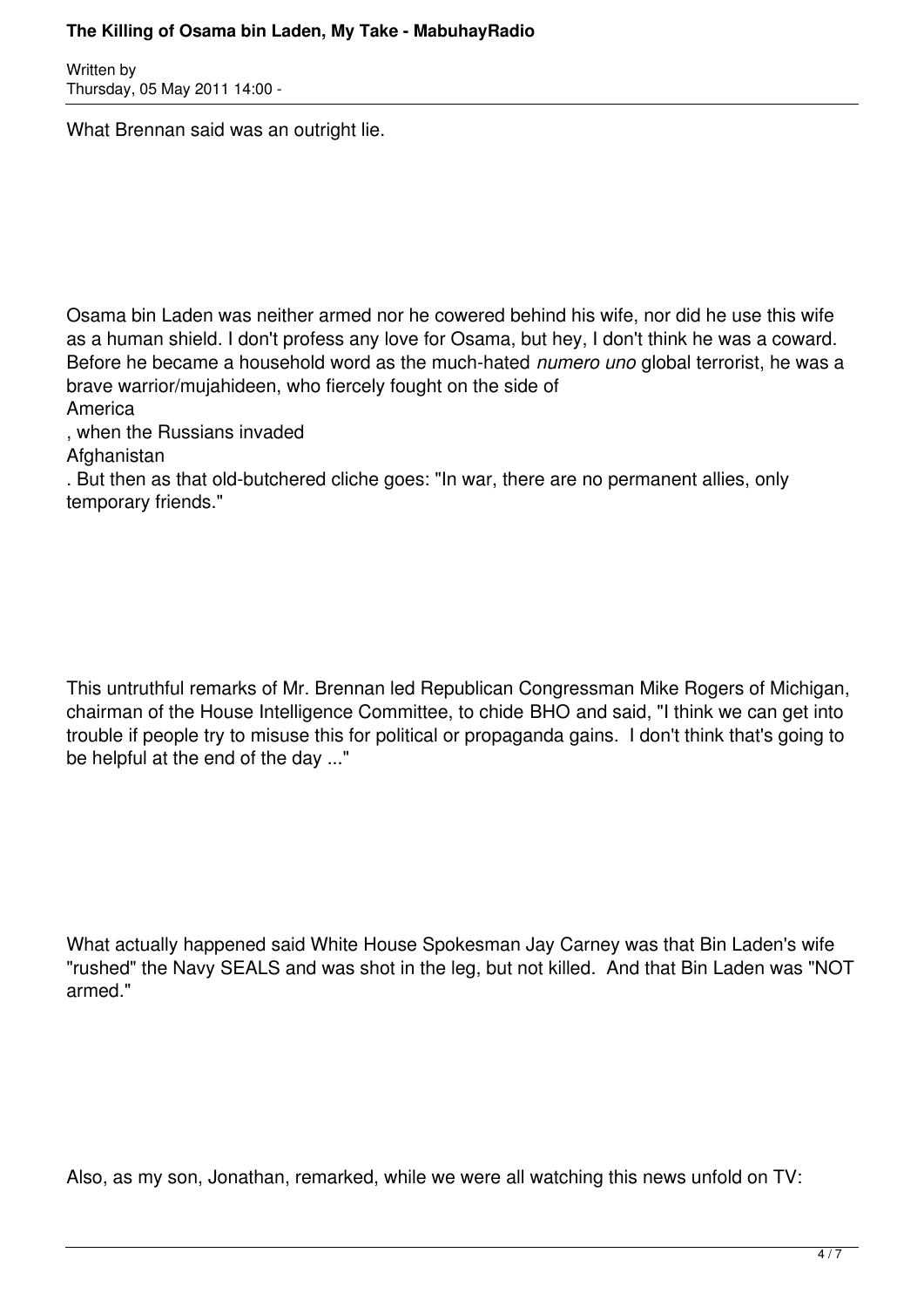Written by Thursday, 05 May 2011 14:00 -

"WHY IS THIS HAPPENING NOW, WHEN OBAMA AND HIS PEOPLE KNEW FOR A LONG, LONG TIME THAT OSAMA WAS HIDING IN THAT HOUSE?

Good question.

**PROPAGANDA AND POLITICAL** REASONS: And I think the answer is because, using Rep. Mike Rogers words: It's for "propaganda and political reasons." Because right now Obama's approval rating, according to polls, is way below the 40% level and the 2012 presidential election is just around the corner. Next year *na*  $\Box$ 

And Obama needed this "Osama killing" extravaganza to perk up his approval rating.

Perfect timing, *ika nga. Di ba?* And I bet ya, come 2012, in the forthcoming presidential campaign, this will be mentioned over and over as one of Obama political deeds. But remember, it wasn't Obama who ordered that "hit." It was George W. Bush who ordered that hit, right after 9/11.

I don't think Obama is gonna win. I hope not. He has lied too many times to the American people. Him and his White House administration officials could even get their story straight on how Osama was killed. It was on the front pages of every newspaper of America that while this tension-filled historical event played out, they were all watching in the White House Situation Room, "live" from a feed, the raid and the killing of Osama bin Laden. VP Biden was there, Ms.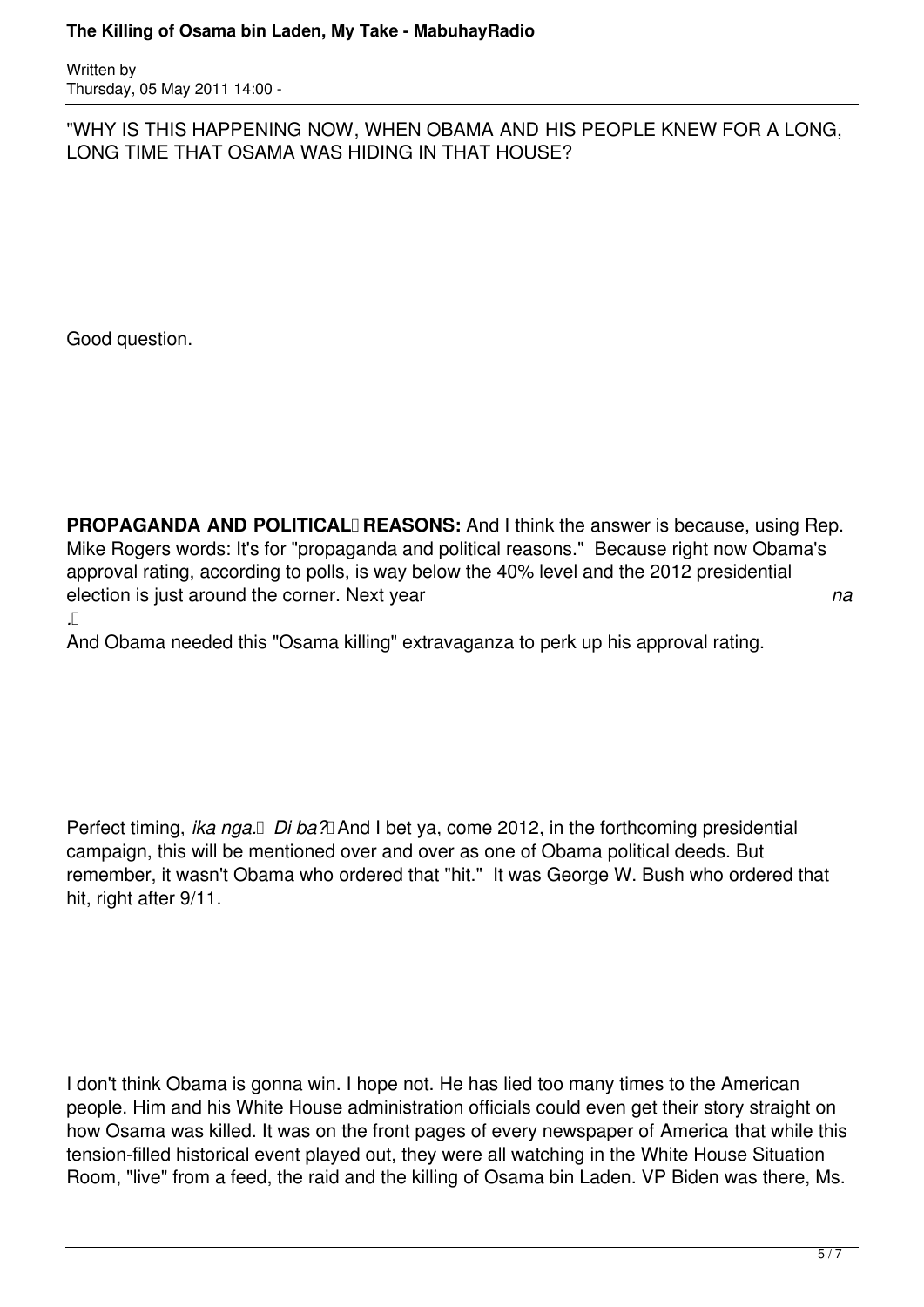## **The Killing of Osama bin Laden, My Take - MabuhayRadio**

Written by Thursday, 05 May 2011 14:00 -

Hillary Clinton was there. Defense Secreatary Robert Gates and many others were there. The room was full. Why couldn't they all just say outright exactly how it happened. They saw it.

Why lie first about it, then retract that lie later? Why must the lying go on, and on, and on? I wonder if that was really Osama bin Laden who was wasted. ("Wasted" was a word, we, Vietna m

vets, have used for a killed enemy during the war there).

Yes, I wonder if that was really Osama bin Laden who was wasted in that house in that little town in Pakistan. Because, you see, yesterday, at the mall, I saw him in his white robe, long beard and all, tall and kind of skinny, a dish rag wrapped around his head, in his store, selling Persian carpets. I might be wrong, but I swear, he sure looked like him. He could be his ghost, I dunno. Or, maybe, a look-alike. **America teems with Osama bin Laden** look-alikes.

So okay, we got him. The real one. The one and only one, we hope. Wasted him. Oba ... I mean, Osama is dead! Long live Obama!

Darn. When will I ever learn which name belongs to which person? Probably never, ha? Pare *ho kasing*

Muslim names, eh. As Erap would say, "same-same." Or, as Pakyaw would say, "same-thing, same thing." Hey, perhaps, the name, Donald "Duck" Trump, aka, the "Carnival Barker" as Mr.